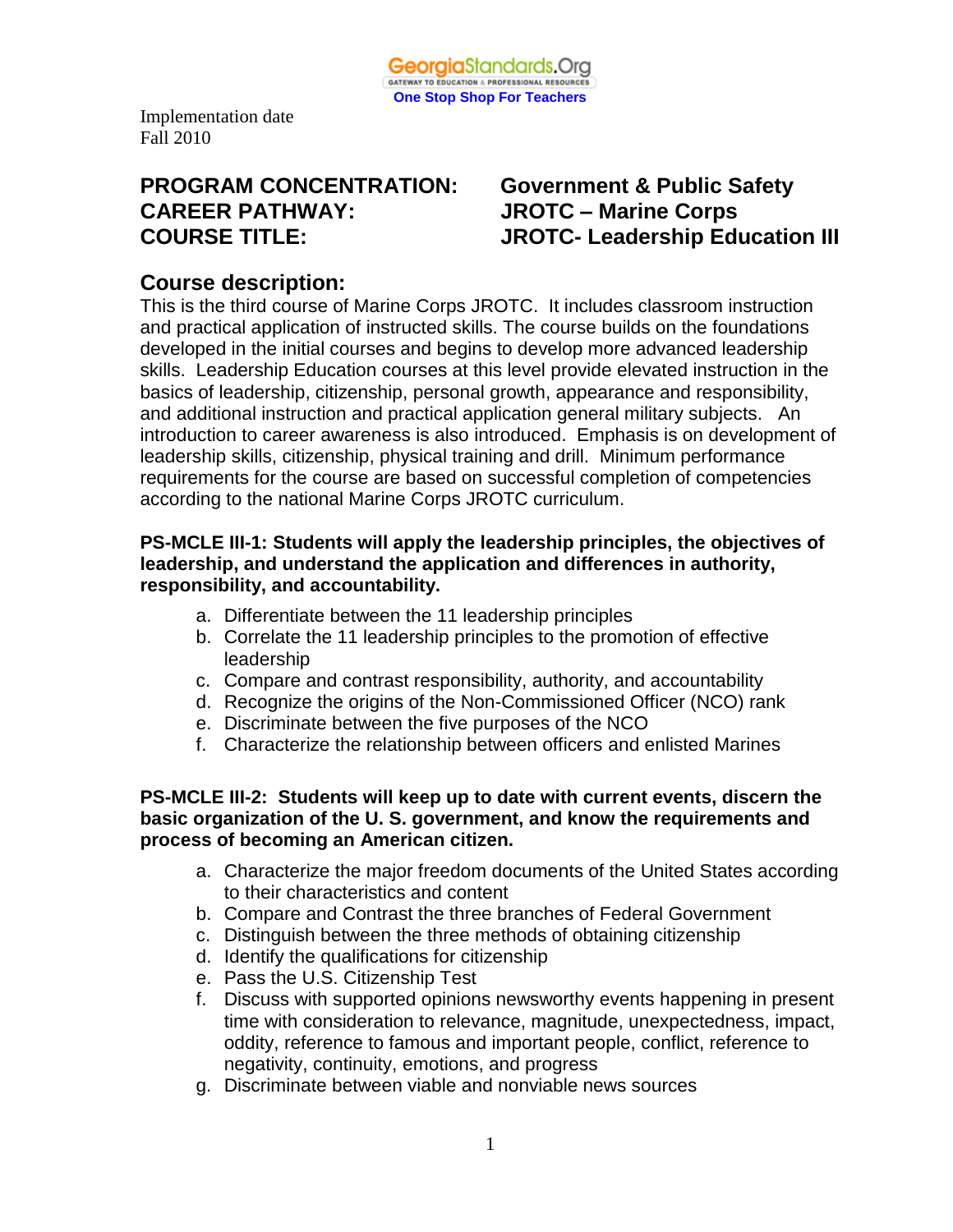

#### **Academic Standards:**

- SSCG1 The student will demonstrate knowledge of the political philosophies that shaped the development of United States constitutional government.
	- a. Analyze key ideas of limited government and the rule of law as seen in the Magna Carta, the Petitions of Rights, and the English Bill of Rights.
- SSCG2 The student will analyze the natural rights philosophy of government expressed in the Declaration of Independence.
	- b. Evaluate the Declaration of Independence as a persuasive argument.
- SSCG3 The student will demonstrate knowledge of the United States Constitution.

c. Explain the fundamental principles upon which the United States Constitution is based; include the rule of law, popular sovereignty, separation of powers, checks and balances, and federalism,

- SSCG4 The student will demonstrate knowledge of the organization and powers of the national government.
	- a. Describe the structure and powers of the legislative, executive, and judicial branches.
	- b. Analyze the relationship between the three branches in a system of checks and balances and separation of powers.
- SSCG7 The student will describe how thoughtful and effective participation in civic life is characterized by obeying the law, paying taxes, serving on a jury, participating in the political process, performing public service, registering for military duty, being informed about current issues, and respecting differing opinions.
- SSCG8 The student will demonstrate knowledge of local, state, and national elections.
	- d. Analyze the influence of media coverage, campaign advertising, and public opinion polls.
- SSCG12 The student will analyze the various roles played by the President of the United States; include Commander-in-Chief of the Armed Forces, chief executive, chief agenda setter, representative of the nation, chief of state, foreign policy leader, and party leader.
- SSCG13 The student will describe the qualifications for becoming President of the United States.
	- a. Explain written qualifications for President of the United States.
	- b. Describe unwritten qualifications common to past presidents.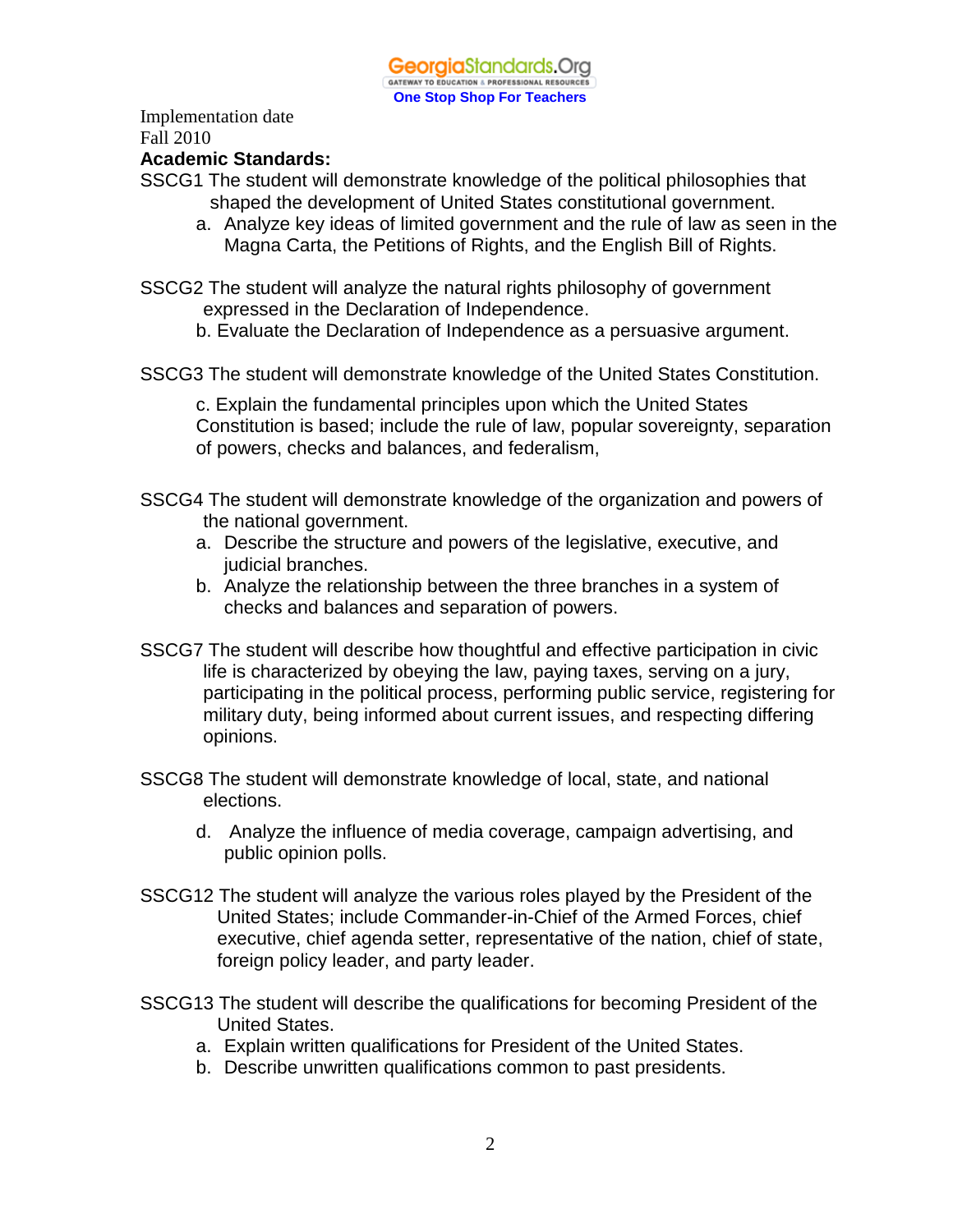- SSCG20 The student will describe the tools used to carry out United States foreign policy (diplomacy; economic, military, and humanitarian aid; treaties; sanctions, and military intervention).
- SSUSH5 The student will explain specific events and key ideas that brought about the adoption and implementation of the United States Constitution.

d. Analyze how the Bill of Rights serves as a protector of individual and state rights

**PS-MCLE III-3: Students will evaluate the importance of physical fitness, physical training, health, hygiene, and nutrition; and have a basic knowledge of suicide prevention.** 

- a. Plan and conduct a physical fitness training session
- b. Participate in rigorous physical training
- c. Are evaluated using the Presidential Physical Fitness Test
- d. Are evaluated using the MCJROTC Physical Fitness Test
- e. Compare and contrast requirements for personal hygiene
- f. Distinguish warning signs of potential suicide and identify where to seek assistance
- g. Analyze coping skills for stress management
- h. Prepare and present an informative speech

**Academic Standards**: (To be developed after the Physical Fitness and Health GPS is published)

**PS-MCLE III-4: Students will understand the job application process and the proper conduct of a job interview.**

- a. Explain the importance of a proper job application
- b. Understand the do's and don'ts of job interviews
- c. Participate in community service programs with the ROTC program or with other community service organizations

**PS-MCLE III-5: Students will demonstrate proper Marine Corps grooming standards, demonstrate the customs and courtesies associated with the U. S. flag, demonstrate a basic knowledge of sea service terminology, and demonstrate a basic knowledge of early Marine Corps history.**

- a. Exhibit proper MCJROTC grooming standards
- b. Use established sea service terms
- c. Distinguish significant symbols of the Marine Corps
- d. Characterize customs, courtesies and displays of the United States flag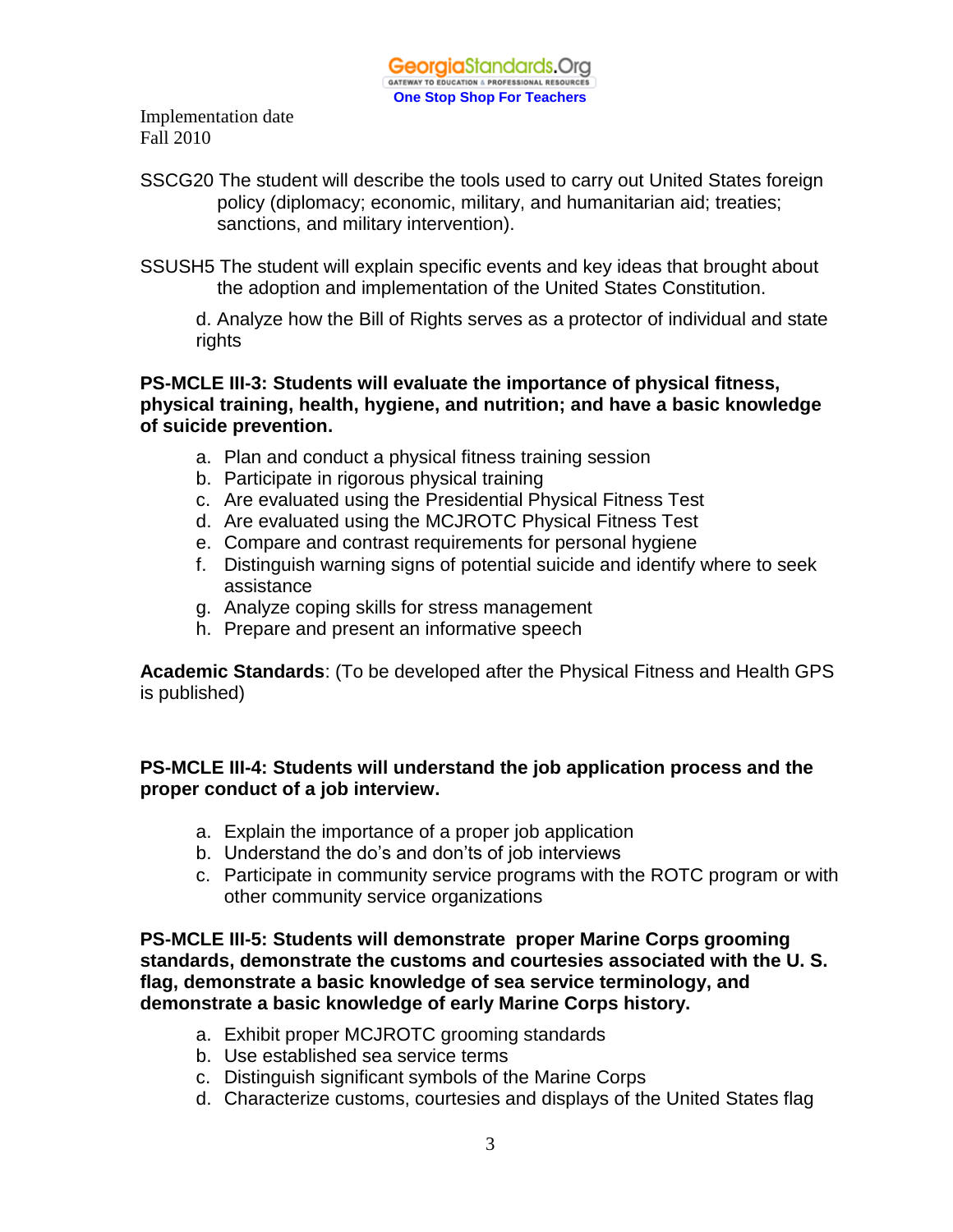**Georgia**Standards.Ora GATEWAY TO EDUCATION & PROFESSIONAL RESOURCE **One Stop Shop For Teachers**

Implementation date

- Fall 2010
	- e. Research notable Marine Corps battles between 1865 and 1916.
	- f. State the significance of the Pledge of Allegiance
	- g. Describe guard duty
	- h. Discriminate between the eleven General Orders
	- i. Compare and contrast General Orders and Special Orders

#### **Academic Standards:**

SSUSH3 The student will explain the primary causes of the American Revolution.

- b. Explain colonial response to such British actions as the Proclamation of 1763, the Stamp Act, and the Intolerable Acts, as seen in Sons and Daughters of Liberty and Committees of Correspondence
- SSUSH4 The student will identify the ideological, military, and diplomatic aspects of the American Revolution.
	- a. Explain the language, organization, and intellectual sources of the Declaration of Independence; include the writing of John Locke and Montesquieu, and the role of Thomas Jefferson
	- b. Explain the reason for and the significance of the French Alliance and foreign assistance and the roles of Benjamin Franklin and the Marquis de Lafayette.
- SSUSH9 The student will identify key events, issues, and individuals relating to the causes, course, and consequences of the Civil War.
	- c. Describe the roles of Ulysses Grant, Robert E. Lee, Stonewall Jackson, William T. Sherman, and Jefferson Davis.
	- d. Explain the importance of Fort Sumpter, Antietam, Vicksburg, Gettysburg, and the Battle of Atlanta.
- SSUSH14 The student will explain America's evolving relationship with the world at the turn of the twentieth century.
	- b. Describe the Spanish-American War, War in the Philippines, and the debate over American Expansionism
- SSWH16 The student will demonstrate an understanding of long-term causes of World War I and its global impact.
	- b. Describe conditions on the war front; include the Battle of Verdun.
- SSUSH15 The student will analyze the origins and impact of U.S. involvement in World War I.
- SSKH2 The student will identify important *American symbols* and explain their meaning.
	- g. Pledge of Allegiance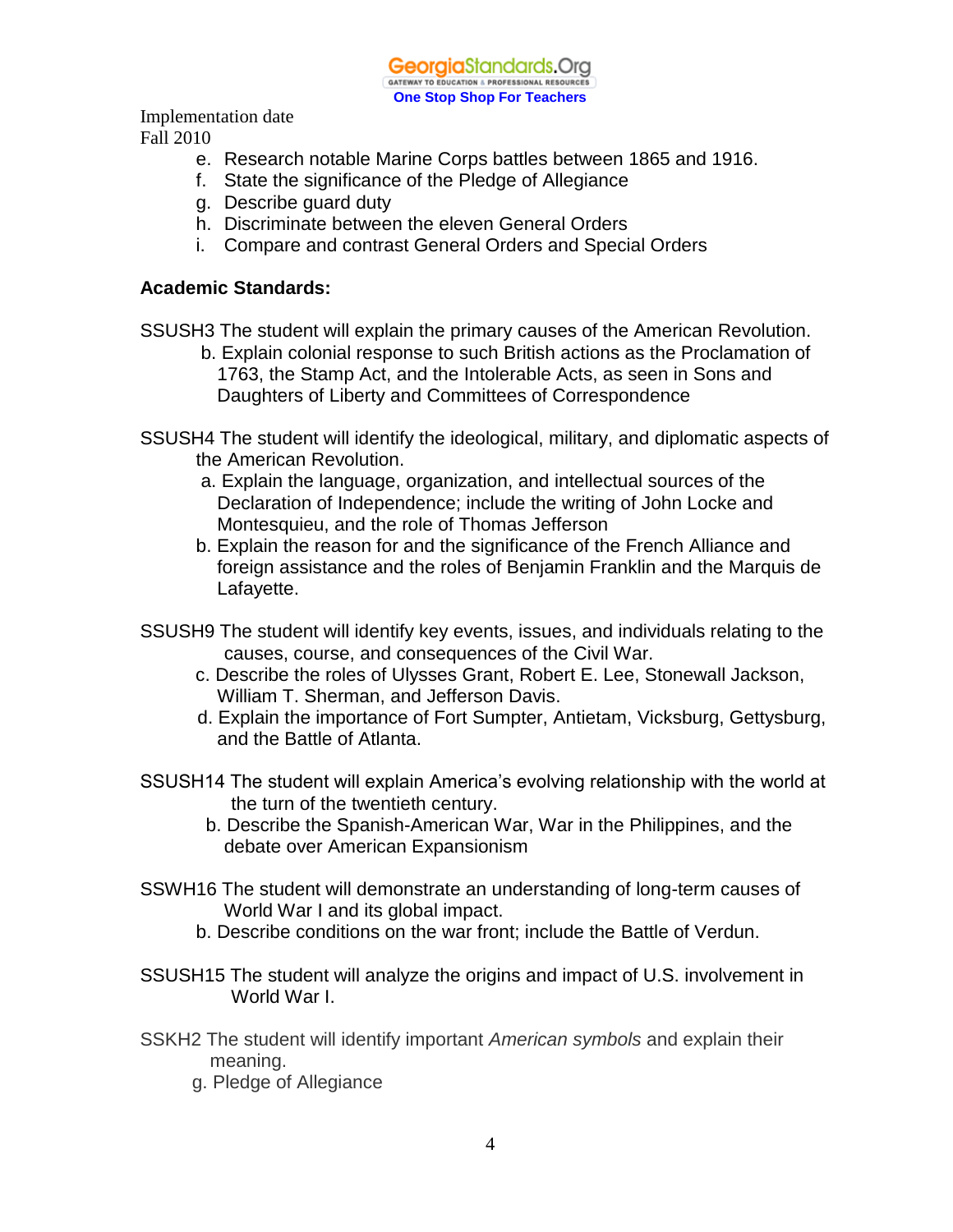#### **PS-MCLE III-6: Students will differentiate the purposes and objectives of basic drill and Marine ceremonies and demonstrate proficiency in teamwork, confidence, pride, alertness, and attention to detail through basic drill.**

- a. Participate in weekly organized physical training
- b. Participate in weekly discussions of current events
- c. Participate in weekly organized drill practice
- d. Participate in organized marksmanship training
- e. Participate in Marine Corps Birthday Ceremony
- f. Prepare and wear the Blue Dress Uniform as required

### **Reading Across the Curriculum**

#### **Reading Standard Comment**

After the elementary years, students engage in reading for learning. This process sweeps across all disciplinary domains, extending even to the area of personal they experience text in all genres and modes of discourse. In the study of various disciplines of learning (language arts, mathematics, science, social studies), students must learn through reading the communities of discourse of each of those disciplines. Each subject has its own specific vocabulary, and for students to excel in all subjects, they must learn the specific vocabulary of those subject areas in context.

Beginning with the middle grades years, students begin to self-select reading materials based on personal interests established through classroom learning. Students become curious about science, mathematics, history, and literature as they form contexts for those subjects related to their personal and classroom experiences. As students explore academic areas through reading, they develop favorite subjects and become confident in their verbal discourse about those subjects.

Reading across curriculum content develops both academic and personal interests in students. As students read, they develop both content and contextual vocabulary. They also build good habits for reading, researching, and learning. The Reading Across the Curriculum standard focuses on the academic and personal skills students acquire as they read in all areas of learning.

Students will enhance reading in all curriculum areas by:

- a. Reading in all curriculum areas
	- Read a minimum of 25 grade-level appropriate books per year from a variety of subject disciplines and participate in discussions related to curricular learning in all areas.
	- Read both informational and fictional texts in a variety of genres and modes of discourse.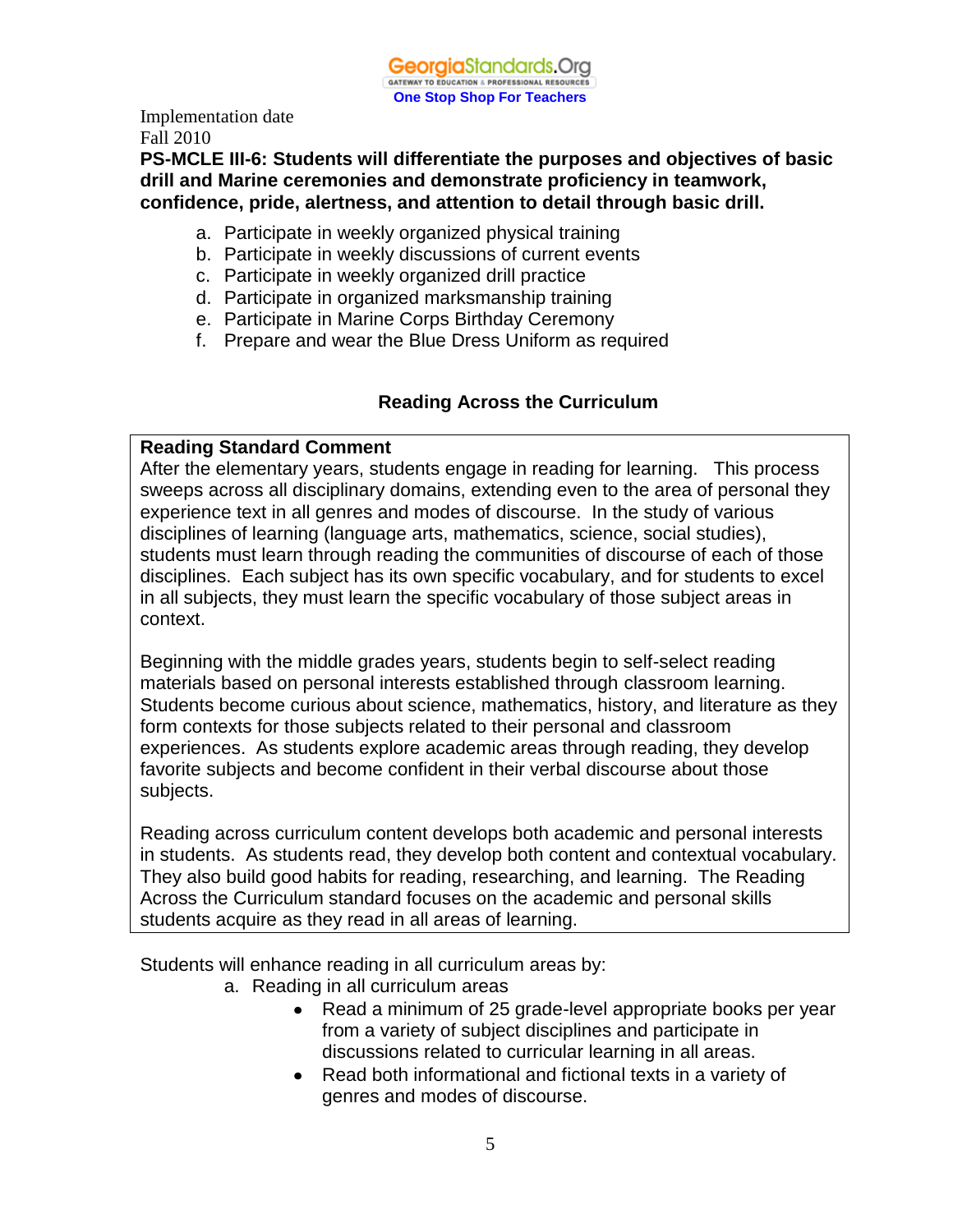

- Read technical texts related to various subject areas.
- b. Discussing books
	- Discuss messages and themes from books in all subject areas.
	- Respond to a variety of texts in multiple modes of discourse.
	- Relate messages and themes from one subject area to messages and themes in another area.
	- Evaluate the merit of texts in every subject discipline.
	- Examine author's purpose in writing.
	- Recognize the features of disciplinary texts.
- c. Building vocabulary knowledge
	- Demonstrate an understanding of contextual vocabulary in various subjects.
	- Use content vocabulary in writing and speaking.
	- Explore understanding of new words found in subject area texts.
- d. Establishing context
	- Explore life experiences related to subject area content.
	- Discuss in both writing and speaking how certain words are subject area related.
	- Determine strategies for finding content and contextual meaning for unknown words.

## **CTAE Foundation Skills**

The Foundation Skills for Career, Technical and Agricultural Education (CTAE) are critical competencies that students pursuing any career pathway should exhibit to be successful. As core standards for all career pathways in all program concentrations, these skills link career, technical and agricultural education to the state's academic performance standards.

The CTAE Foundation Skills are aligned to the foundation of the U. S. Department of Education's 16 Career Clusters. Endorsed by the National Career Technical Education Foundation (NCTEF) and the National Association of State Directors of Career Technical Education Consortium (NASDCTEc), the foundation skills were developed from an analysis of all pathways in the sixteen occupational areas. These standards were identified and validated by a national advisory group of employers, secondary and postsecondary educators, labor associations, and other stakeholders. The Knowledge and Skills provide learners a broad foundation for managing lifelong learning and career transitions in a rapidly changing economy.

**CTAE-FS-1 Technical Skills:** Learners achieve technical content skills necessary to pursue the full range of careers for all pathways in the program concentration.